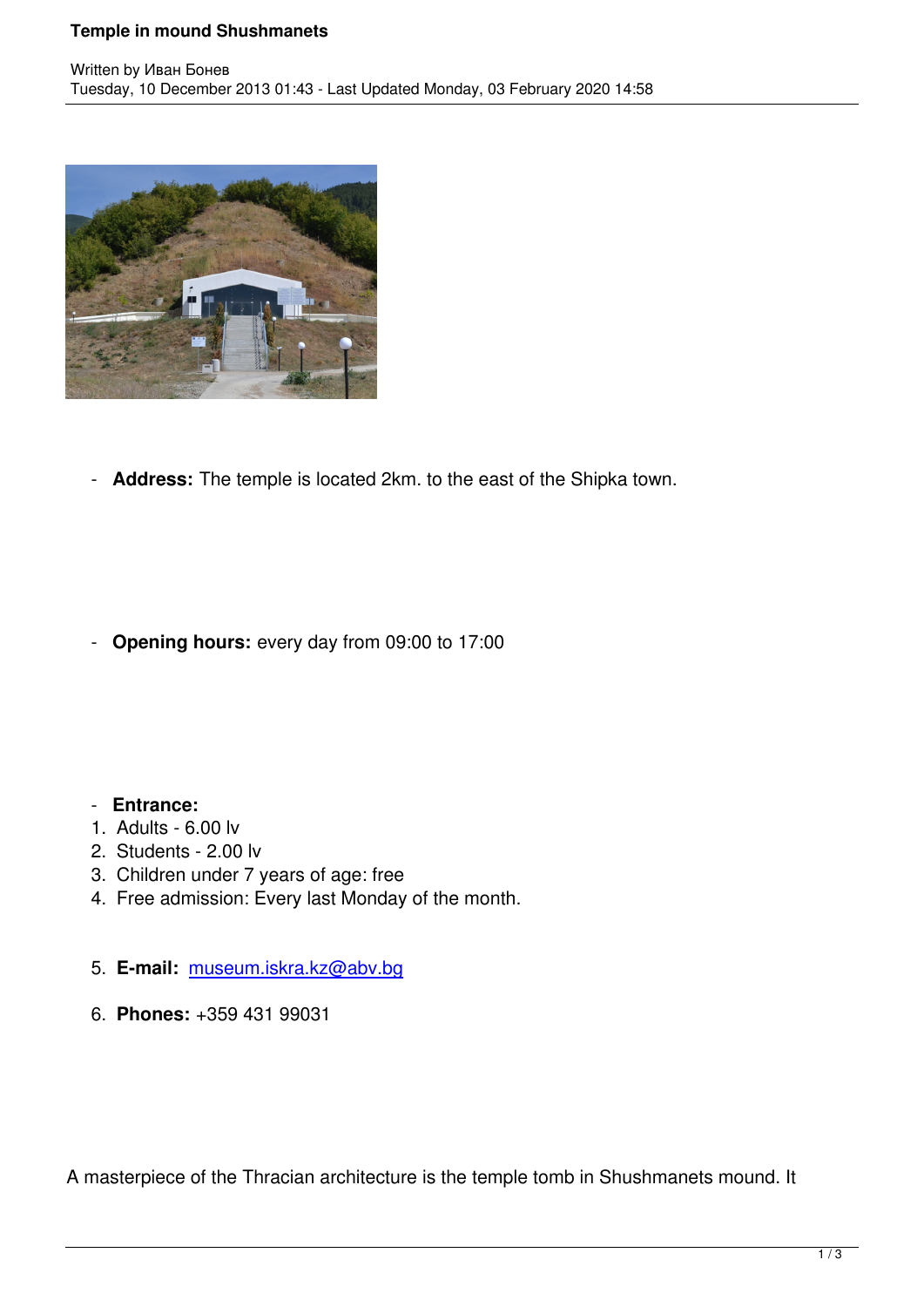## **Temple in mound Shushmanets**

consists of a passage, a facade , an antechamber and a round chamber. The passage is built of river and crushed stones and once used to have a wooden roof structure with tiles. The facade was once decorated with a pediment, that fact evidenced by a semi-palmette shaped antefiks, found during the excavation works.



The antechamber is rectangular, with a semi-cylindrical vault, decorated in the middle with an elegant Ionic-style column. In the antechamber the remains of four sacrificed horses and two dogs were found.

Above the entrance to the central chamber a pediment is embossed with an acroterium in the shape of a palmette and two antefiks at the sides. On the internal side of this entrance there have been installed two lacunar stone doors decorated with incised stylize sun discs colored in red.

The burial chamber has a round shape and a domed cover. In the center and under the keystone a graceful Doric-style column rises. The walls are split into three horizontal bands, as the first one has seven semi-columns in Doric style.

The facade and the two chambers have been covered with shiny white fine plaster / now preserved mainly in the round chamber/. The tomb dates back to IV century BC.